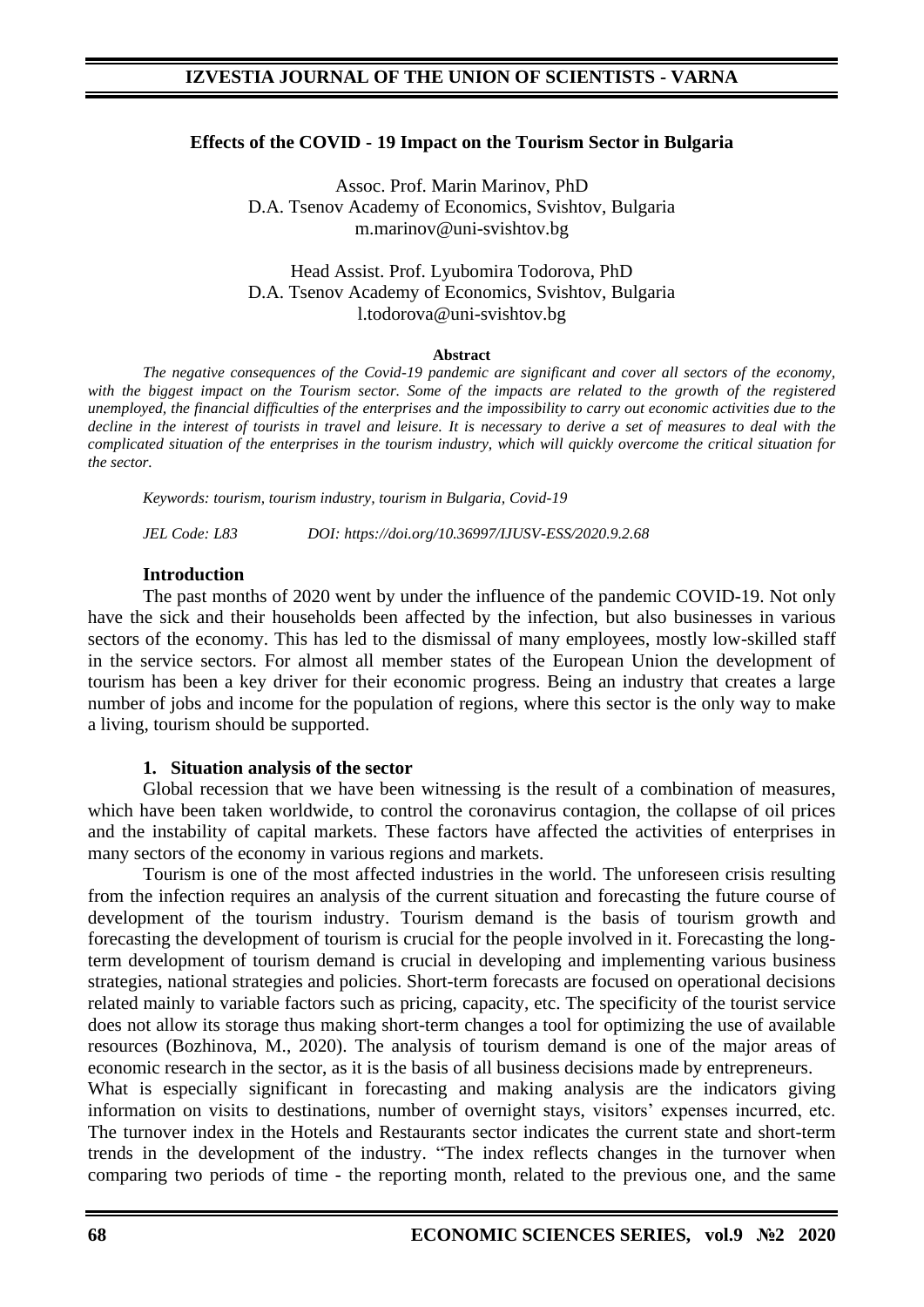month of the previous year, as the time series make it possible to compare any period of time, randomly selected from the time series, to another period of time" (NSI, 2020).

The turnover index at comparable prices for higher aggregation levels is calculated by using the formula (NSI, 2020):

$$
I_t^K = \frac{\sum_{L=1}^n \frac{Q_t^L}{I p_t^L}}{\sum_{L=1}^n {Q_0^L} / \frac{1}{12}}
$$

where:

 $I_t^K$  - turnover index for aggregation level K in the current month t

 $\sum_{L=1}^{n} \frac{Q_t^L}{I p_t^L}$  - turnover for aggregation level K in the current month t at average annual prices of the base year<br> $\sum_{n=1}^{n} Q_0^L /_{12}$ 

- average monthly turnover for aggregation level K during the base year

 $L = 1...$  ... n - number of groups forming aggregation level K.

Situation analysis is of vital importance for effective business forecasting of the development in the difficult situation the sector is in.

#### **2. Dynamics of the major assessment indicators of tourism activities**

The outbreak of the COVID-19 pandemic and the ensuing health crisis are the main causes of serious losses in the tourism industry. Given that the tourism industry employs more than 22 million people in the EU alone, it was identified as one of the fastest growing sectors in 2019. This is a strong motive for the political elite to seek ways for supporting tourism in terms of the observed economic shocks. In order to preserve the activities of the enterprises in the sector, the majority of countries have supported the companies through direct financial payments, tax and social benefits. The introduced travel restrictions in connection with the pandemic have negatively affected the income of entrepreneurs in the sector. The decrease in both domestic and foreign tourists' visits and the collapse in the financial receipts of the enterprises are a consequence of the lower number of trips and higher unemployment rate (Ilieva, L., 2020). The decline registered in the money of hoteliers and restaurateurs is about 50%, of travel agencies - 70%, of cruises and airlines - almost 90% (NSI, 2020). These negative trends can be seen in the data presented in the graphs below, summarized on the basis of information published by the NSI (see Fig. 1 - Fig. 4).

Foreign tourists' visits to Bulgaria in the first eight months of 2020 marked a significant decline due to the COVID-19 pandemic and the measures introduced to limit its spread. The most significant measures are the closure of national borders and a large number of sites in the sector. This, in turn, raised the unemployment rate, which led to increased financial difficulties for the households. Highly unfavourable are the values of the indicator in April and May. After this period, there is a slight increase in international arrivals, mainly related to holidays on the Bulgarian Black Sea coast. The highest values are reported for August of the current year, when the attendance of foreign tourists increases, which against the background of the general decline can be reported as an increase (see Table 1).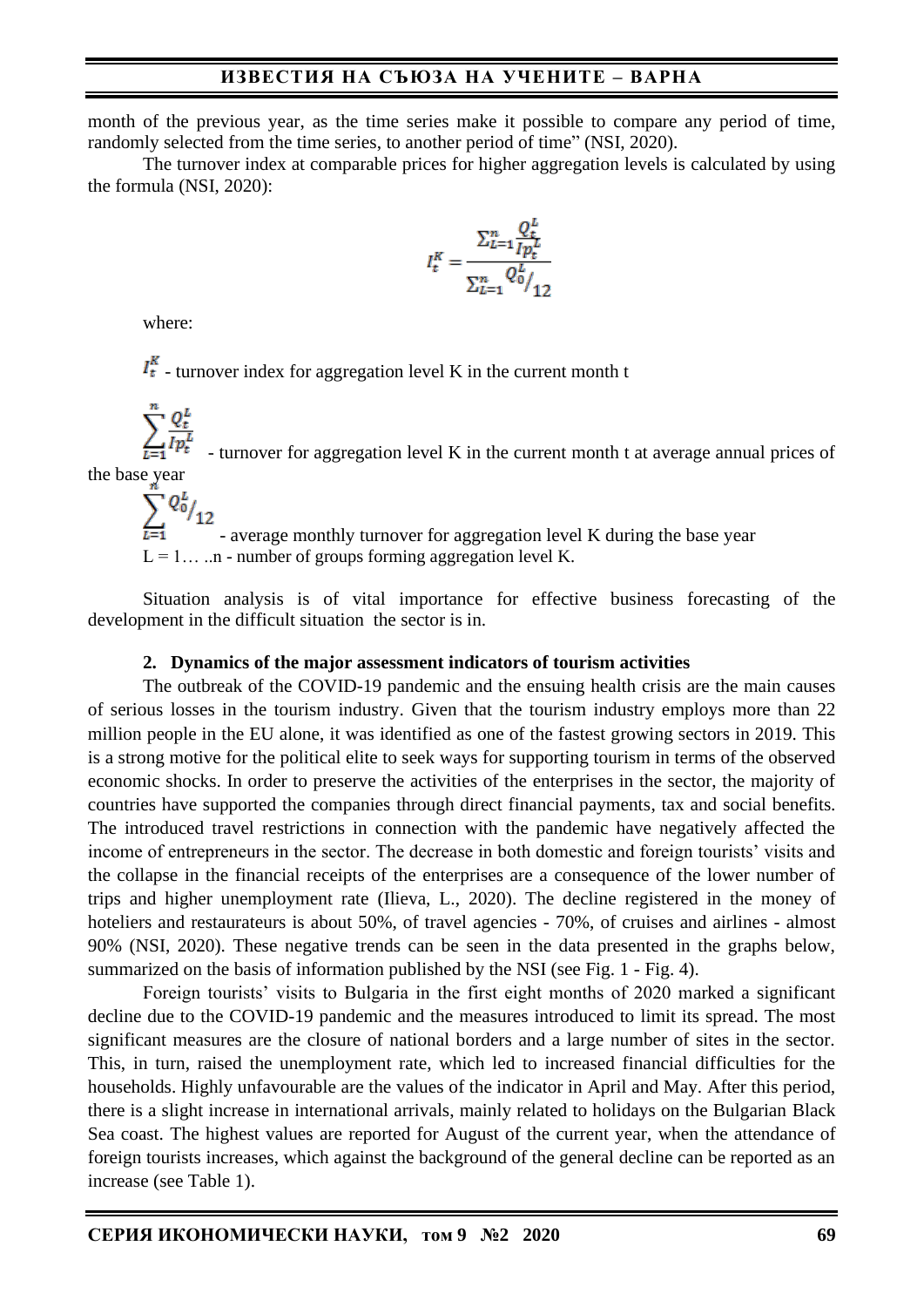

*Source: NSI* 

Figure 1. Foreign tourists' visits to Bulgaria with the purpose of recreation and excursions over the period January-August 2019 – January-August 2020

|                                    |              |                              |                 | (Number)      |
|------------------------------------|--------------|------------------------------|-----------------|---------------|
|                                    | <b>Total</b> | Purpose of the trip          |                 |               |
| <b>Countries</b>                   |              | <b>Rest and</b><br>excursion | <b>Business</b> | <b>Others</b> |
| <b>TOTAL</b>                       | 747079       | 242468                       | 67840           | 436771        |
| <b>European Union</b> <sup>3</sup> | 471443       | 191138                       | 37541           | 242764        |
| Austria                            | 14310        | 463                          | 215             | 13632         |
| Belgium                            | 19388        | 1898                         | 342             | 17148         |
| Germany                            | 97174        | 23158                        | 5486            | 68530         |
| Greece                             | 17859        | 1875                         | 3072            | 12912         |
| Denmark                            | 902          | 153                          | 137             | 612           |
| Ireland                            | 784          | 372                          |                 | 412           |
| Spain                              | 2267         | 1255                         | 415             | 597           |
| Italy                              | 3826         | 1621                         | 242             | 1963          |
| Cyprus                             | 318          | 72                           | 58              | 188           |
| Malta                              | 138          | 67                           | $\overline{a}$  | 71            |
| The Netherlands                    | 21524        | 926                          | 624             | 19974         |
| <b>United Kingdom</b>              | 16147        | 2599                         | 1050            | 12498         |
| Poland                             | 47796        | 25311                        | 7696            | 14789         |

| Table 1. Visits of foreigners to Bulgaria for the purpose of the trip and by countries |
|----------------------------------------------------------------------------------------|
| in August 2020                                                                         |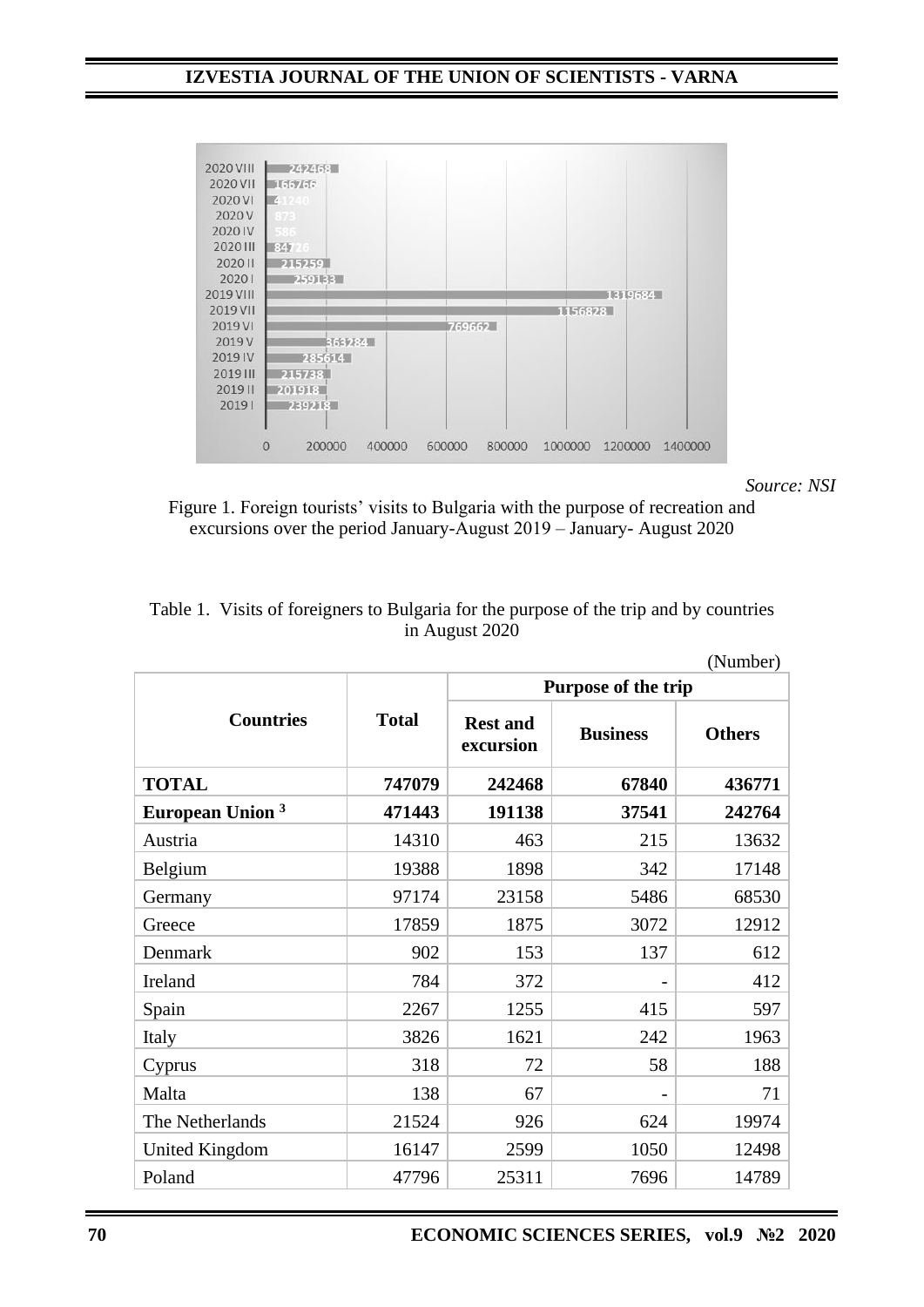| Portugal                           | 550    | 358    | 52    | 140    |
|------------------------------------|--------|--------|-------|--------|
| Romania                            | 158227 | 110190 | 11304 | 36733  |
| Slovakia                           | 1791   | 405    | 107   | 1279   |
| Slovenia                           | 253    | 105    | 51    | 97     |
| Hungary                            | 5284   | 2411   | 634   | 2239   |
| Finland                            | 360    | 150    | 52    | 158    |
| France                             | 35017  | 6200   | 595   | 28222  |
| Croatia                            | 1291   | 279    | 139   | 873    |
| Czech Republic                     | 21583  | 10324  | 4986  | 6273   |
| Sweden                             | 2962   | 387    | 107   | 2468   |
| Other EU countries                 | 1692   | 559    | 177   | 956    |
| <b>Other European</b><br>countries | 238546 | 43343  | 25471 | 169732 |
| Norway                             | 456    | 402    |       | 54     |
| Republic of Northern               |        |        |       |        |
| Macedonia                          | 21604  | 2706   | 3485  | 15413  |
| Russia                             | 3267   | 1429   | 427   | 1411   |
| Serbia                             | 25749  | 2776   | 5910  | 17063  |
| Turkey                             | 135552 | 1383   | 13296 | 120873 |
| Ukraine                            | 49028  | 33202  | 2353  | 13473  |
| Switzerland                        | 2890   | 1445   |       | 1445   |
| <b>Other countries</b>             | 5499   | 3211   | 267   | 2021   |
| <b>Israel</b>                      | 2937   | 2763   | 33    | 141    |
| Canada                             | 389    | 195    | 22    | 172    |
| <b>USA</b>                         | 2091   | 207    | 200   | 1684   |
| Japan                              | 82     | 46     | 12    | 24     |
| The rest of the world              | 31591  | 4776   | 4561  | 22254  |

*Source: NSI*

Data from Figure 2 and Figure 3 show the overnight stays of Bulgarian and foreign citizens in the Republic of Bulgaria from January 2019 to August 2019 and 2020. There is a decrease of 67% in the number of overnight stays of foreign visitors in August of the current year compared to the same month of the previous year. These results can be considered expected, given the global measures taken with regard to the free movement of people. The indicator representing the changes in the overnight stays of Bulgarian citizens in Bulgaria for the same period (from January to August 2019-2020) reported an increase of 11% in August 2020. This proves the thesis that a large part of Bulgarian people have chosen to spend their holidays in their country.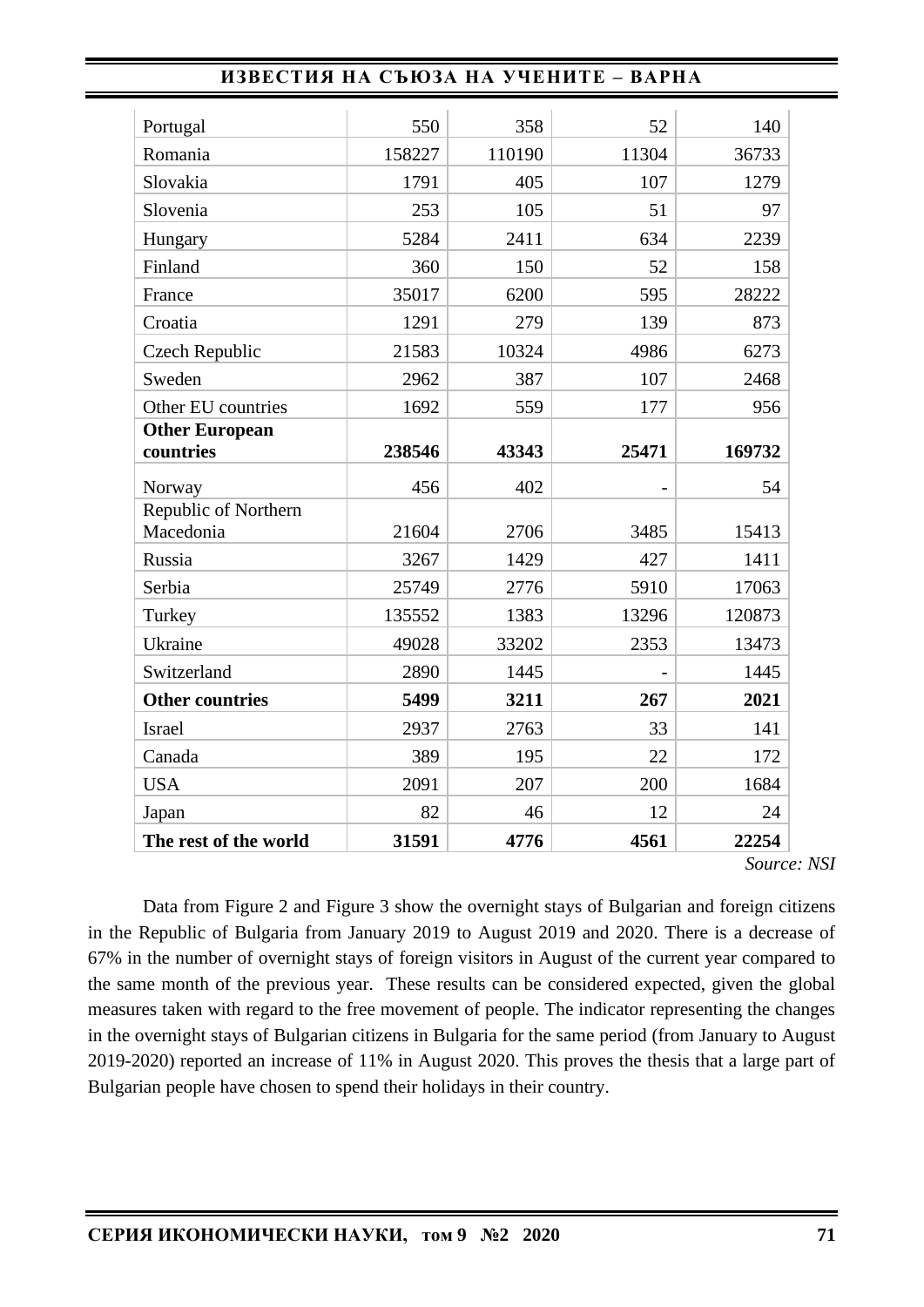## **IZVESTIA JOURNAL OF THE UNION OF SCIENTISTS - VARNA**



*Source: NSI*

Figure 2. Bulgarian citizens' overnight stays in Bulgaria for the period January-August 2019 ‒ January-August 2020



*Source: NSI*

#### Figure 3. Foreign citizens' overnight stays in Bulgaria for the period January-August 2019 - January - August 2020

Decrease in tourist visits affects the costs the population has made for travels related to accommodation and food. Data on these changes can be seen in Figure 4.

The Figure 4 shows a decrease of 33% in food costs, which the population made in the first quarter of 2020 compared to the same period in 2019. In the second quarter of the same period the decrease was 47%. Tourism is irreversibly transformed. During the period of crisis, more than 60% of Bulgarians limited their spending. A large number of our compatriots (74%) limited their visits to restaurants, and 54% of them reduced their spending on travel and leisure (NSI, 2020). In addition, both hoteliers and restaurateurs in the sector have been experiencing difficulties. In larger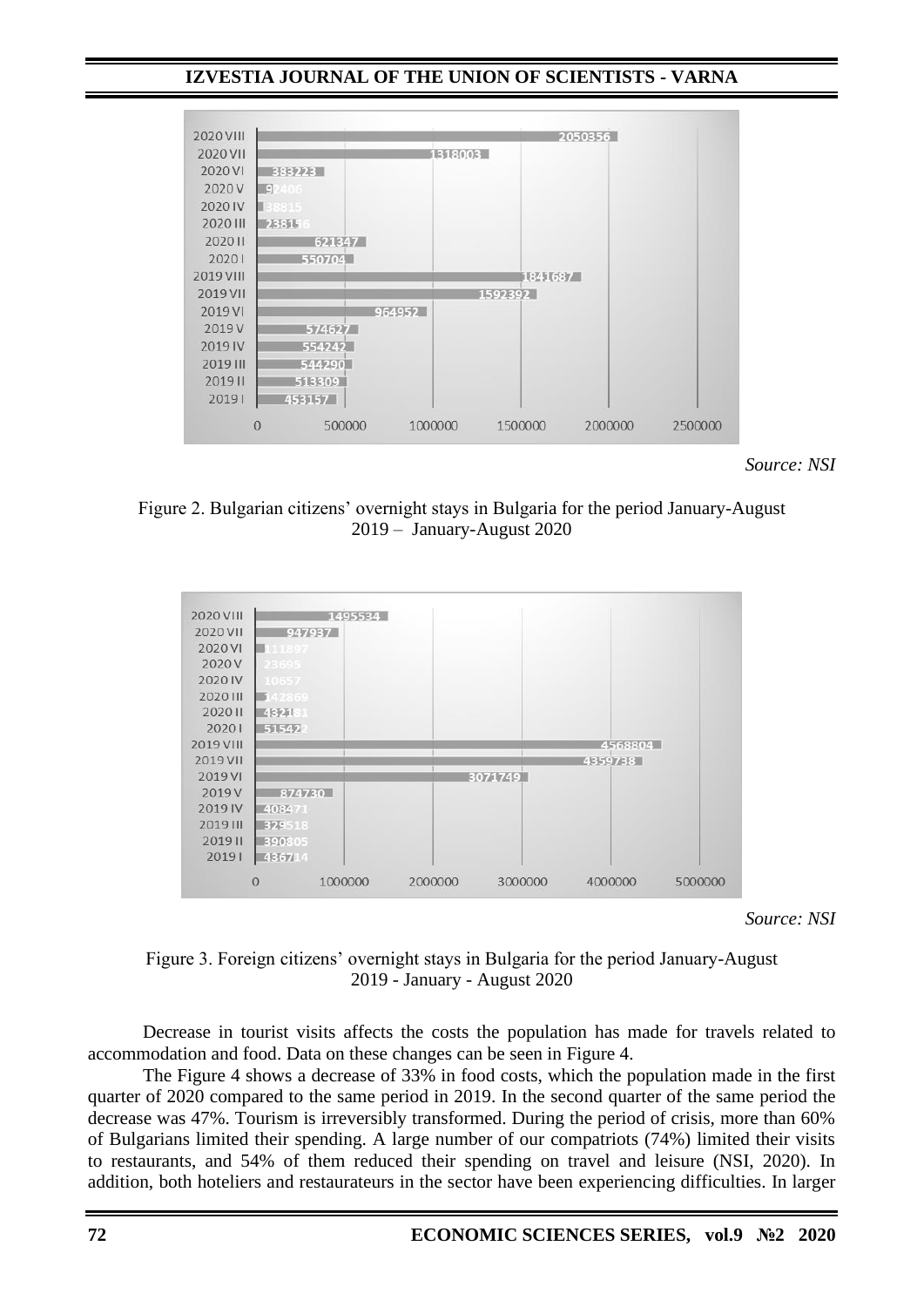cities, the turnover of restaurants has decreased by 45-50% (Bulgarian Association of Restaurants, 2020). This trend can be seen in the data published by the NSI on a quarterly basis about the turnover index in the hotels and restaurants sector at current prices (see Figure 5). The turnover index is a key indicator for assessing the current state and short-term trends in the development of the hotels and restaurants sector. It monitors the dynamics of demand and supply of hotel and restaurant services, taking into account the impact of ongoing economic processes in the country" (NSI, 2020).



*Source: NSI*

Figure 4. Expenses by types (without tourist packages) for tourist trips of the population for the period 2019 - 2020 – quarterly.



*Source: NSI*

Figure 5. Turnover indices in the hotels and restaurants sector at current prices for 2019- 2020 (quarterly)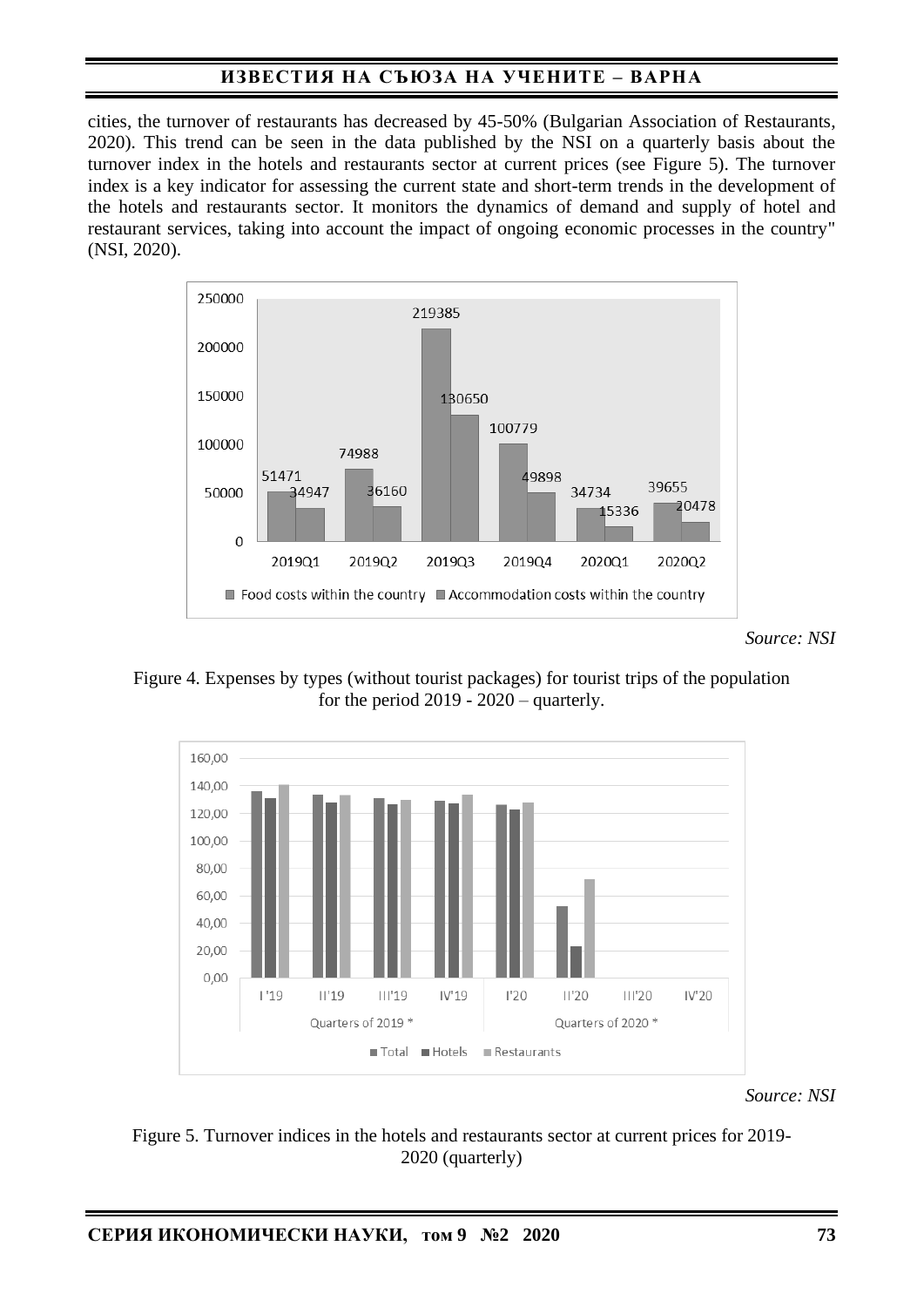## **IZVESTIA JOURNAL OF THE UNION OF SCIENTISTS - VARNA**

Taking into account the graph in Figure 5, it can be summarized that the turnover index in the sector in 2019 and the first quarter of 2020 fluctuates in close range, while in the second quarter of 2020 there is a significant decline. It is due to the force majeure circumstances and the related measures, which limited the activities of enterprises in the sector.



*Source: NSI*

## Figure 6. Growth of the turnover index in the restaurants sector at current prices for the 2018 - 2020 period on a quarterly basis

Data in Figure 6 show a steady increase in the index in 2018 and the first quarter of 2019. After this period, there are fluctuations in turnover in 2019 and a significant decrease in the first two quarters of 2020. For the period from April to June, the index is negative. Due to periodicity of the data published by the National Statistical Institute, at the time of publication of the article there is no information on the indicator for the third quarter. Considering the period under review, namely the summer months and easing of the measures related to pandemic COVID-19, we could expect slightly higher values of the index. This by no means indicates growth, but rather a slight increase in the indicator that takes into account the turnover in the hotels and restaurants sector.

## **Conclusion**

To preserve tourism and help its recovery, it is necessary to carry out a number of actions resulting in:

- gradual restoring of free movement of citizens of the European Union Member States in strict compliance with the measures for preventing the spread of the infection. This step is necessary in order to resume international visits. Not only is it of vital importance for Bulgarian tourism, but also for European tourism. It is particularly important for the tourism sector that Europeans can move freely within the EU;
- resuming the normal activities of companies providing transport services is a key factor for the development of tourism. Limiting the risks of infection during travel or in the transport centres by ensuring strict requirements for compliance with antiepidemiological measures;
- introduction of rules for the use of hotels and restaurants services by the visitors and clearly defined requirements for social distance. Procedures for using services in